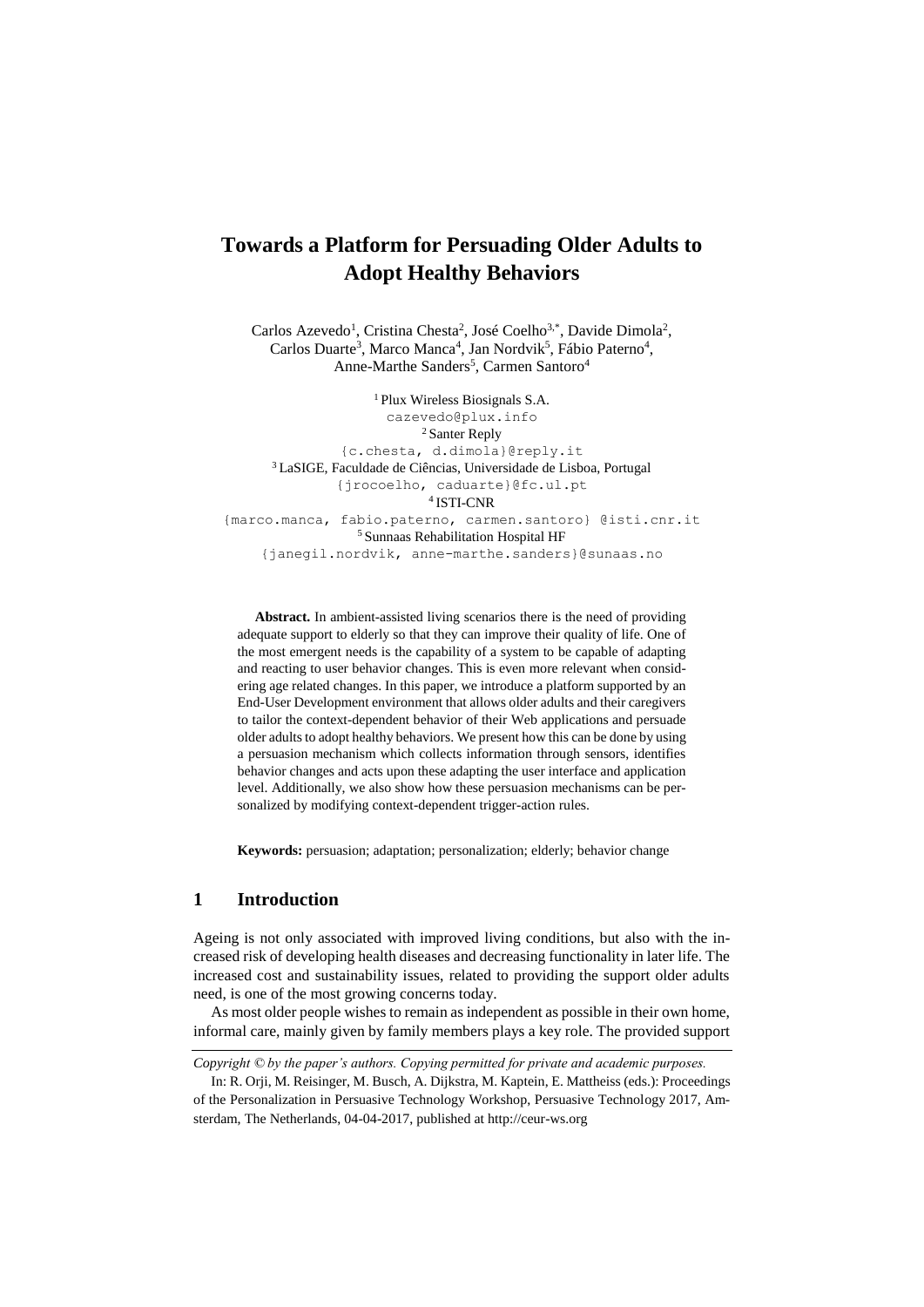often consists in assisting the older adult in establishing goals and prepare routines that would lead them to their attainment. However, caretakers don't have the same availability to assess the progress towards the goals and to motivate the older adult in their daily routines [1].

Home-based sensor-based applications have a huge potential for providing this kind of support, especially if endowed with personalization and persuasion mechanisms based on the older adults' characteristics and goals. Applications like these not only need to adapt to continuous changes of contexts and evolving end-users needs, but also to anticipate all these requirements at design time. There is also the need for developing methods and tools which allow people who are not professional developers (like caregivers) to customize these applications [2].

As an answer to these problems, we introduce a solution which is composed by a sensing infrastructure and mechanisms for automatic adaptation of web-based applications targeting older adults. We give special attention to the persuasion process (Fig 1) which by creating and triggering a set of application-based rules can help disrupt unhealthy behaviors of elderly in care-at-home contexts. Additionally, we also evidence how by using a rule-editor, caregivers and elderly (if familiar with technology) can effectively personalize/configure those trigger-action persuasive mechanisms. Finally, we illustrate the entire process with an example usage of a remote assistant application.

# **2 The Architecture of the Solution**

To be able to offer both persuasion and adaptation features, the platform is characterized by an architecture consisting of several models (Fig 1):

The **Context Manager** is the module that gathers and manages contextual data. It is composed of a server and several delegates installed in various devices (e.g., a smartphone can host software detecting environment noise through the device's microphone). These delegates collect data and pass them to the server. Data is gathered from sensors (physical activity, temperature, noise, light, etc.) or external services (e.g. weather forecast).

We plan to monitor the elderly's activities and aid when behavior deviates from the expected one. The **Behavior Analysis** module is expected to analyze the data collected in the context manager, model the elderly's behavior (activity levels, social interaction, etc.) and detect deviations from standard behavior showing that the individual behavior is deteriorating, or situations of no progress towards elderly's goals. The output of this analysis is then passed to: i) the Persuasion module, to identify what and how necessary persuasions are going to be applied, and ii) the Adaptation module, to adapt the outcome of user behavior analysis before being delivered to the elderly.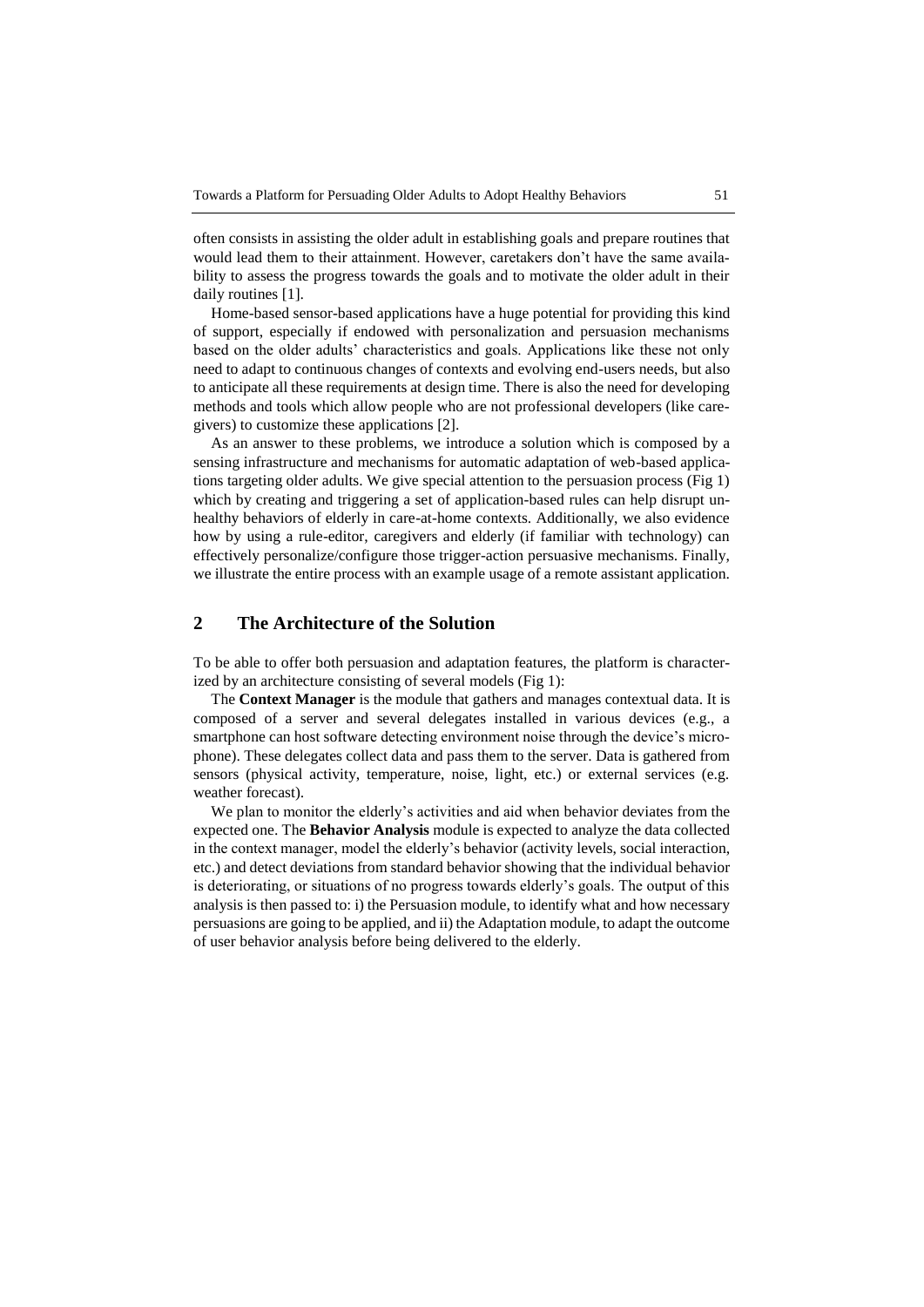

**Fig 1**. Architecture of the Solution

The **Persuasion** module is expected to identify situations in which persuasive mechanisms should be provided to change current behaviors. It needs to, based on the elderly's characteristics, goals, and motivation, identify the appropriate behavioral changing techniques and instantiate them for the current situation. The output of the persuasion module is a set of rules which establish relations between the system applications, modalities, messages and the user characteristics or contexts. This rules can be refined by caregivers, through a personalization rule editor (described ahead).

The **Adaptation** module enables Web applications (and the system) to have adaptive behavior (changing in accordance to relevant events occurring in the elderly's context, needs, requirements, (dis)abilities, etc.). It is responsible for deciding the best combination of modalities to render messages to the user. It receives rules specified by both previous modules and the caregivers' (through the personalization rule editor) and communicates with the applications and the context manager.

## **3 The Persuasion Steps**

The described modules are all involved in the persuasion process that is triggered by contextual delegates collecting data. For a better understanding of the entire process' flow, we next present a processual description of the persuasion steps (Fig 2) instead of an architecture based one.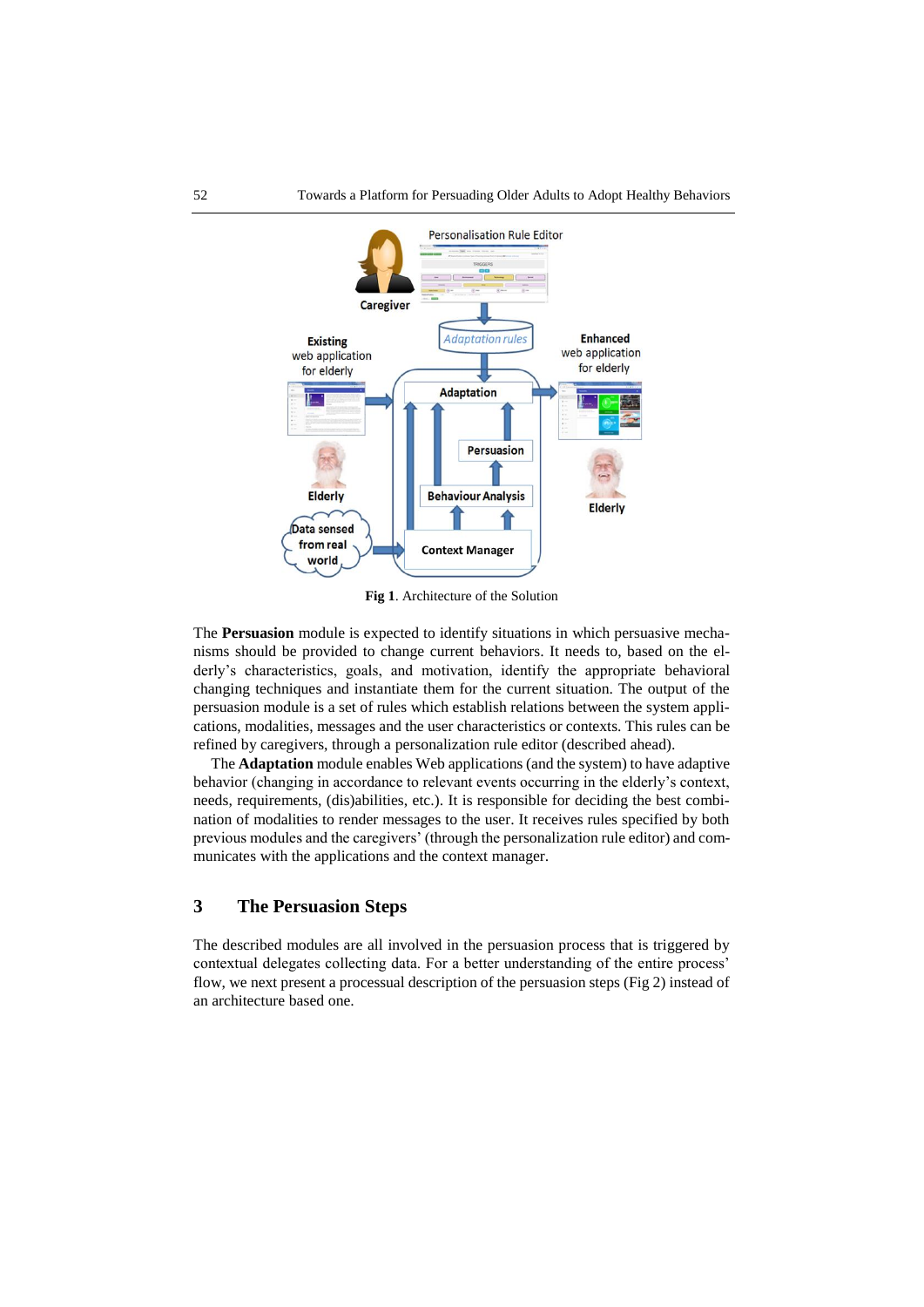#### **3.1 Collecting User Data**

The first step is related with monitoring and collecting data from both the elderly and caregivers. This data will allow the detection of unexpected user behaviors happening in short periods, as well as making assessments on relevant deviations from an expected pattern over long periods (such as changes in the level of physical activity).

The system exploits context-related data from a variety of sources: (1) data assessed prior to using any application, and collected using standardized measures; (2) features that monitor a user's interaction performance (speed, wrong clicks, etc.); (3) user selfreported data; (4) software deployed in any device acquiring data from an external or wearable device (like biosensors and smart-watches); and (5) standalone apps deployed on the user's smartphone with embedded sensing devices (e.g., accelerometer, light sensor, GPS). Biosensor data such as muscle activity, heart activity, lungs activity, arousal state, motion, light intensity and temperature, can be captured with a BITalino [3]. While pre-assessed data (1) is needed to create a baseline (section 3.2), all the data collected from the other sources (2, 3, 4 and 5) is used to establish user patterns and calculate behavior deviations in an assessment loop (section 3.3).



**Fig 2.** The Persuasion Steps

#### **3.2 Setting the Baseline**

The first thing to do before an older user starts to use the system, is build a primordial behavioral pattern from the information collected through the pre-assessment measurements. Additionally, information is also presented to authorized stakeholders through appropriately generated user interfaces that follow established usability and accessibility standards (e.g., ISO9241, WCAG2.0) as well as design-for-all approaches. This care is paramount, since many caretakers might be older adults themselves. This allows family members and caretakers to make judgments about the current situation of the older user, reflecting their knowledge on the baseline profile.

Following this, a set of accessibility and adaptation mechanisms is activated to adapt the intelligent system presentation, its variety of devices (TV, desktop, mobile device, etc.), interaction modalities (remote control, gestures, voice, tactile feedback) and environment conditions (e.g., noise, light) to each user's baseline profile.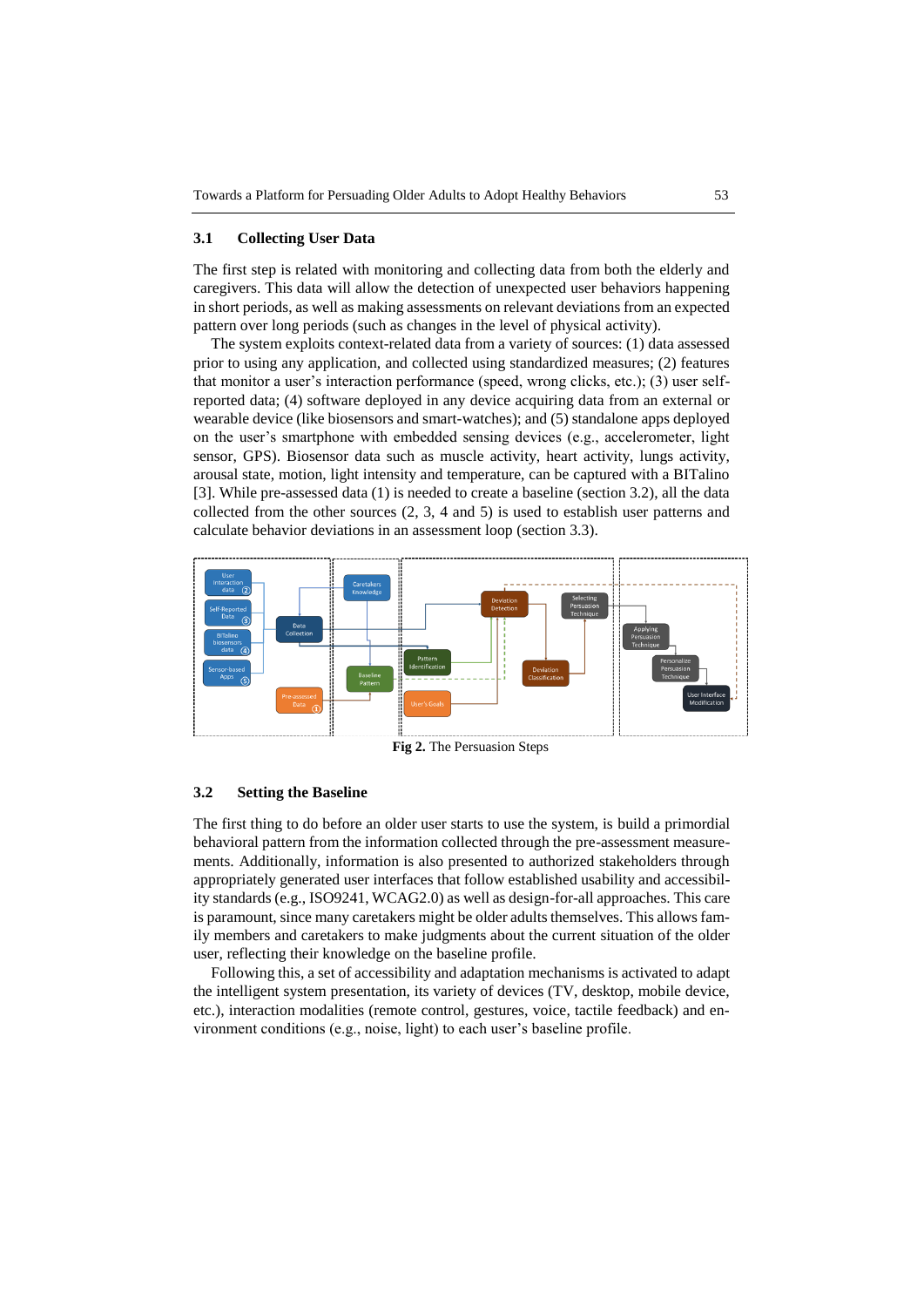#### **3.3 The Assessment Loop**

After the baseline profile has been set, and as the user begins using the system, more data is collected initiating a continuous assessment loop. During this, behavior analysis is used to identify possible deviations in the older adult's behavior or routines (which may indicate initial signs of decline).

The assessment comprises different comparisons. An objective comparison with the user's goals (collected together with the baseline, or with the help of caregivers/family) is regularly performed. Two other comparisons are made. One with the user's regular behavioral pattern, and another with the average behavioral pattern for the user's age group. During the initial usage of the system, the low amount of existing data precludes the usage of data mining and machine learning techniques to identify the user's regular behavioral pattern. During this period, and for the comparison with the user's goals, a set of activity related metrics (e.g., number of steps per day, number of social contacts per week) is computed and grouped per a mean and standard deviation rational into three groups: green ("Ok"), yellow ("beware"), and red ("concern"). When a yellow or red state are detected a deviation is identified which can result in an intervention.

After enough usage of the system, data will be sufficient to support automatic detection of behavioral patterns. Initially, data mining techniques will be used to identify patterns in the data. When these have been identified, machine learning techniques will classify current user behaviors as a deviation from the patterns or not.

After a deviation is identified, either from objective comparisons or through intelligent mechanisms, the process classifies it in accordance with the COM-B model [4]. Deviations will result from a combination of factors associated to the user's capabilities (C) (which tend to be stable), the user's opportunities (O) (which tend to vary because of external factors), or the user's motivation (M) (which tends to fluctuate). Modifications in any of these, will result as a trigger for maintaining, removing or applying different types of persuasion. Moreover, the system also adjusts the level of adaptation and accessibility mechanisms to be applied to the user interface variables. The amount and type of deviation dictates the modifications to be applied (if any).

As an assessment process ends (with or without a deviation and a consequent set of responses), a new one is initiated incorporating the new data collected. The period between each assessment can be defined both automatically or by the caregivers, family or other factors such as the amount, or the type of previous behavior deviations.

## **3.4 Applying Persuasion**

When a deviation in a user's behavior is recognized, along with the need for an intervention, the persuasion module is activated. Thus, according to the behavioral deviation occurred, the target behavior, and the user's history of success, the appropriate persuasion (behavior changing) techniques [5] are picked, along with the target system devices or interfaces where they can be applied. These choices are then reflected into the appropriate set of rules.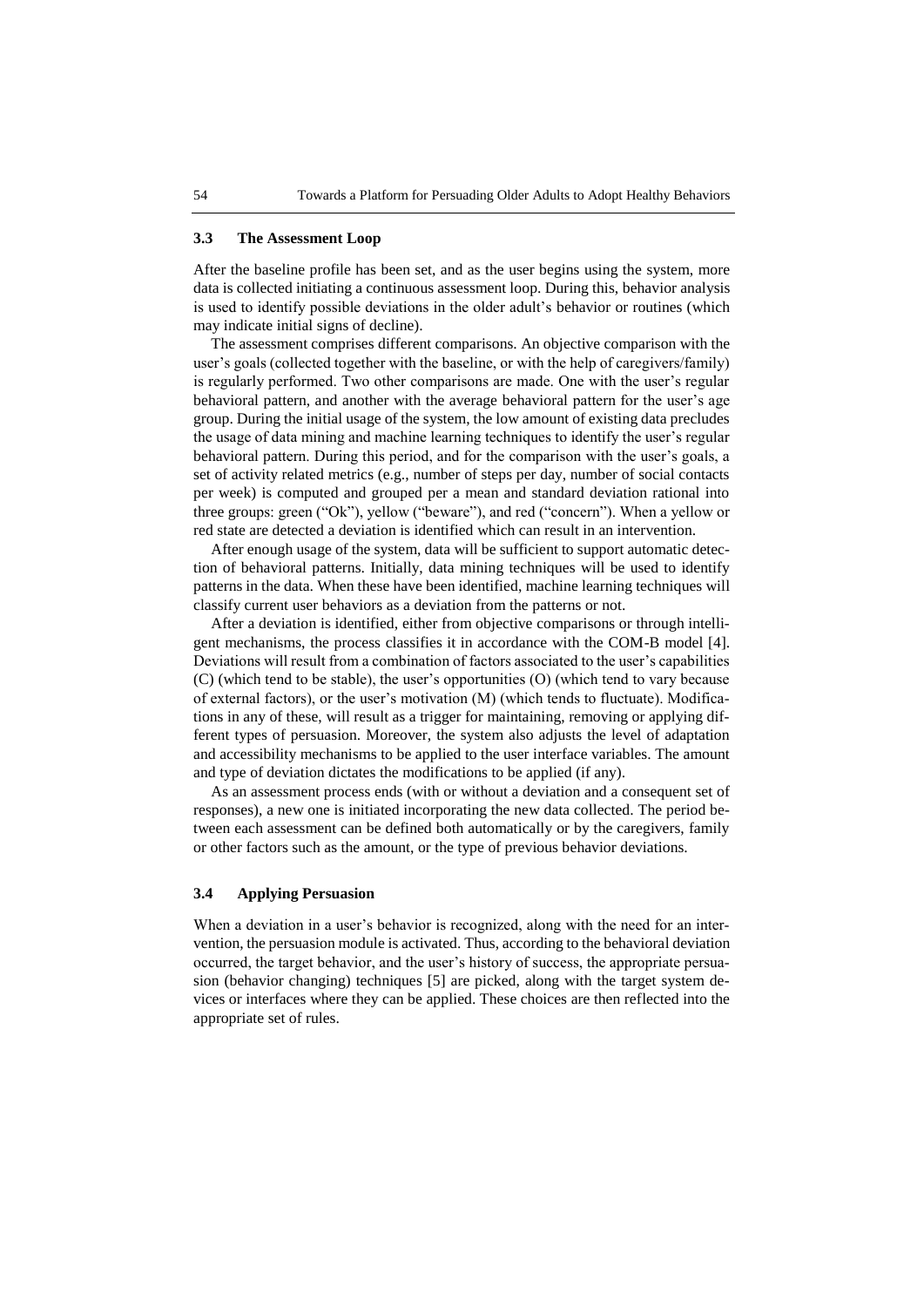# **4 The Personalization Rule Editor**

To enable the personalization of both applications and persuasion mechanisms, we provide caregivers (and technological expert elderly) with an intuitive Web authoring environment where they can define and refine rules (which will be provided to the Adaptation module to manage the adaptations in the platform).

To create and refine rules, users can start either from triggers or actions. Regarding the former, selection is performed by navigating in the hierarchy of concepts associated with each contextual dimension until a basic element is reached. When this element is chosen, the tool shows the possible attributes and relevant values to build the trigger of the concerned rule. In a similar way, when selecting an action, the tool shows the corresponding supported options. Triggers refer to elements identified in the contextual domain-specific model and at the highest level consider: i) user characteristics, ii) environment aspects, iii) technology, and iv) social aspects. Actions involve appliances, UI modifications, UI distribution, functionalities, alarms and reminders.

# **5 An Example Application**

To better illustrate the solution, we provide an example. Alan is a 79-year-old adult who, like many others of his age, likes to be in front of the TV all day. Because of his doctor's recommendation, Alan has the Remote Assistant Application installed at home. The application monitors health-related parameters (weight, biosensor data), as well as lets him set and track goals for various periods, receive guidance for doing fitness exercises and access external information services.

Because of a serious risk of muscle loss, he must do a 3km walk every couple of days. Alan doesn't like to walk, and frequently takes a book with him so he can enjoy some reading in the park instead of just walking. His son knows this, and knowing about the existence of a book fair near his father's house, makes use of the personalization rule-editor to suggest a walk to the book fair when the system detects that Alan needs to go for a walk.

It has been three days since he got out of the house and the system detects it (the pedometer incorporated in Alan's watch shows a very low step count record for that period). On the third day, the system captures Alan behavior as a deviation from his regular pattern and deciding he needs additional motivation, the system selects to apply as primary behavioral changing technique the "Encouraging Incompatible Behaviors" technique. Thus, after Alan has eaten his lunch and while he sits in front of the TV, the system sends a message through the Remote Assistant Application showing Alan he should go for a walk and suggesting there is a book fair close by. Alan answers "yes" out loud to the TV, puts on his snickers, and gets out of the house.